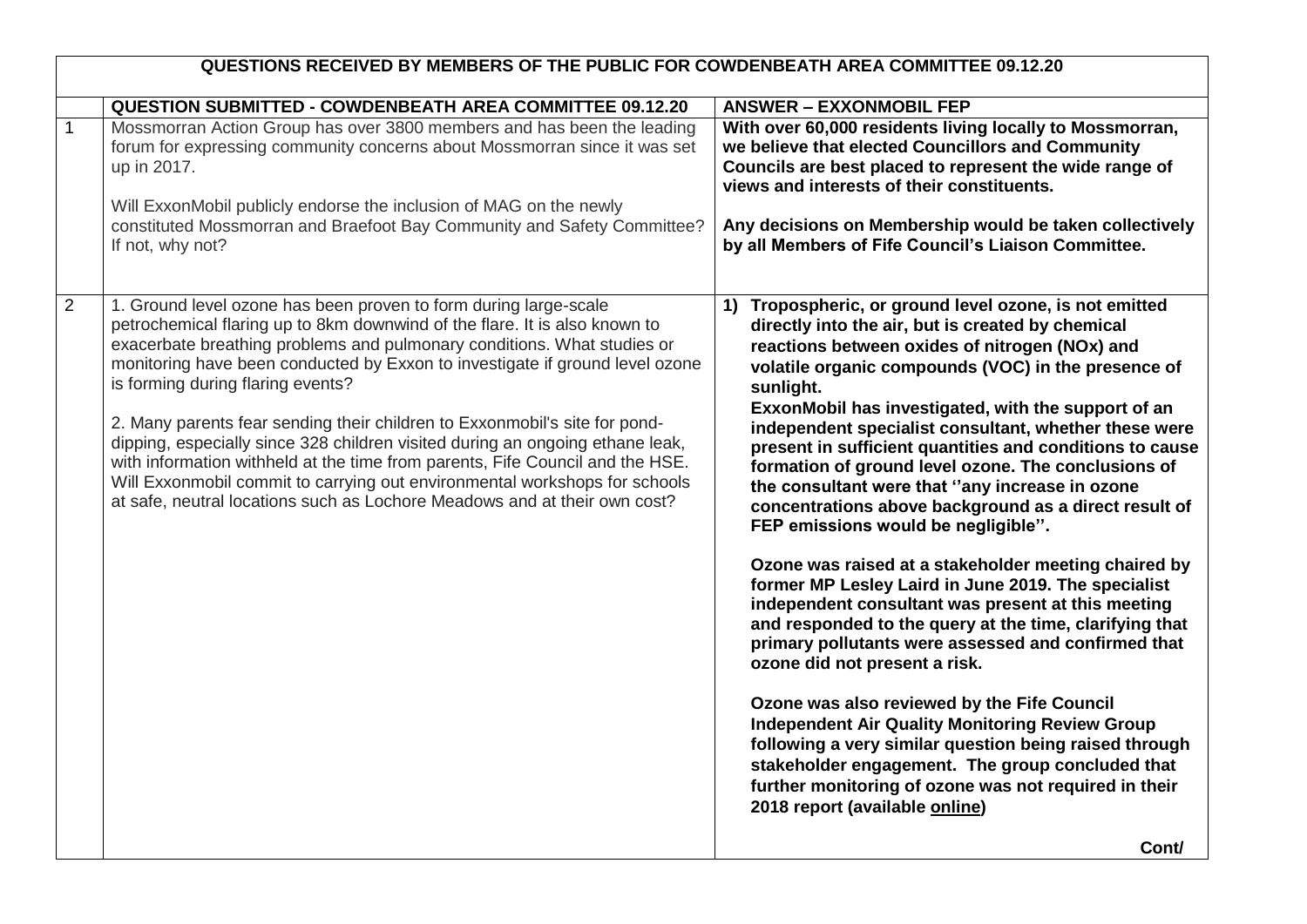|   |                                                                                                                                                                                                                                                                                                                                                                           | A report by independent global consultant WOOD<br>provides further facts, and can viewed at: WOOD report<br>2) We safely ran our environmental programme for over<br>20 years with more than 20,000 local school children<br>benefiting from this insight to environmental science.<br>We did not receive any expressions of concern from<br>parents or teachers during this 20 year period.<br>The HSE reviewed the environmental pond<br>programme, and at no time did it call for visits to be<br>stopped.<br>In 2019, we did, however, make the decision to<br>re-focus our educational efforts towards an older age<br>group and have since been developing a new<br>programme of support.<br>Our environmental pond remains should we decide to<br>revisit the programme in the future |
|---|---------------------------------------------------------------------------------------------------------------------------------------------------------------------------------------------------------------------------------------------------------------------------------------------------------------------------------------------------------------------------|----------------------------------------------------------------------------------------------------------------------------------------------------------------------------------------------------------------------------------------------------------------------------------------------------------------------------------------------------------------------------------------------------------------------------------------------------------------------------------------------------------------------------------------------------------------------------------------------------------------------------------------------------------------------------------------------------------------------------------------------------------------------------------------------|
|   | Neale Hanvey MP claims 70% of your workforce live within 10 miles of the<br>plant. What percentage of the workforce stay within the fenceline communities<br>(Cowdenbeath, Lumphinnans, Lochgelly, Auchtertool)? Of the 70%, can you<br>confirm the proportion who are permanent residents as opposed to employees<br>staying in temporary accommodation such as AirBnBs? | Members of our team live throughout Fife including<br>Cowdenbeath, Lochgelly, Auchtertool, Crossford,<br>Lochore, Kelty, Burntisland, Dunfermline and Kirkcaldy.<br>All team members living in Fife are full time residents.                                                                                                                                                                                                                                                                                                                                                                                                                                                                                                                                                                 |
| 4 | How many times has ExxonMobil given gifts or hospitality to Councillor Allie<br>Bain? What was the total value of these gifts?                                                                                                                                                                                                                                            | Historically, we have engaged with a number of<br>representatives, from all major political parties, including<br>Cllr Bain, at networking events such as a Burns Supper.<br>All events were in compliance with our strict Standards of<br>Business Conduct policy. This is not something we have<br>conducted in 2020, and have no immediate plans to do so<br>in the future.                                                                                                                                                                                                                                                                                                                                                                                                               |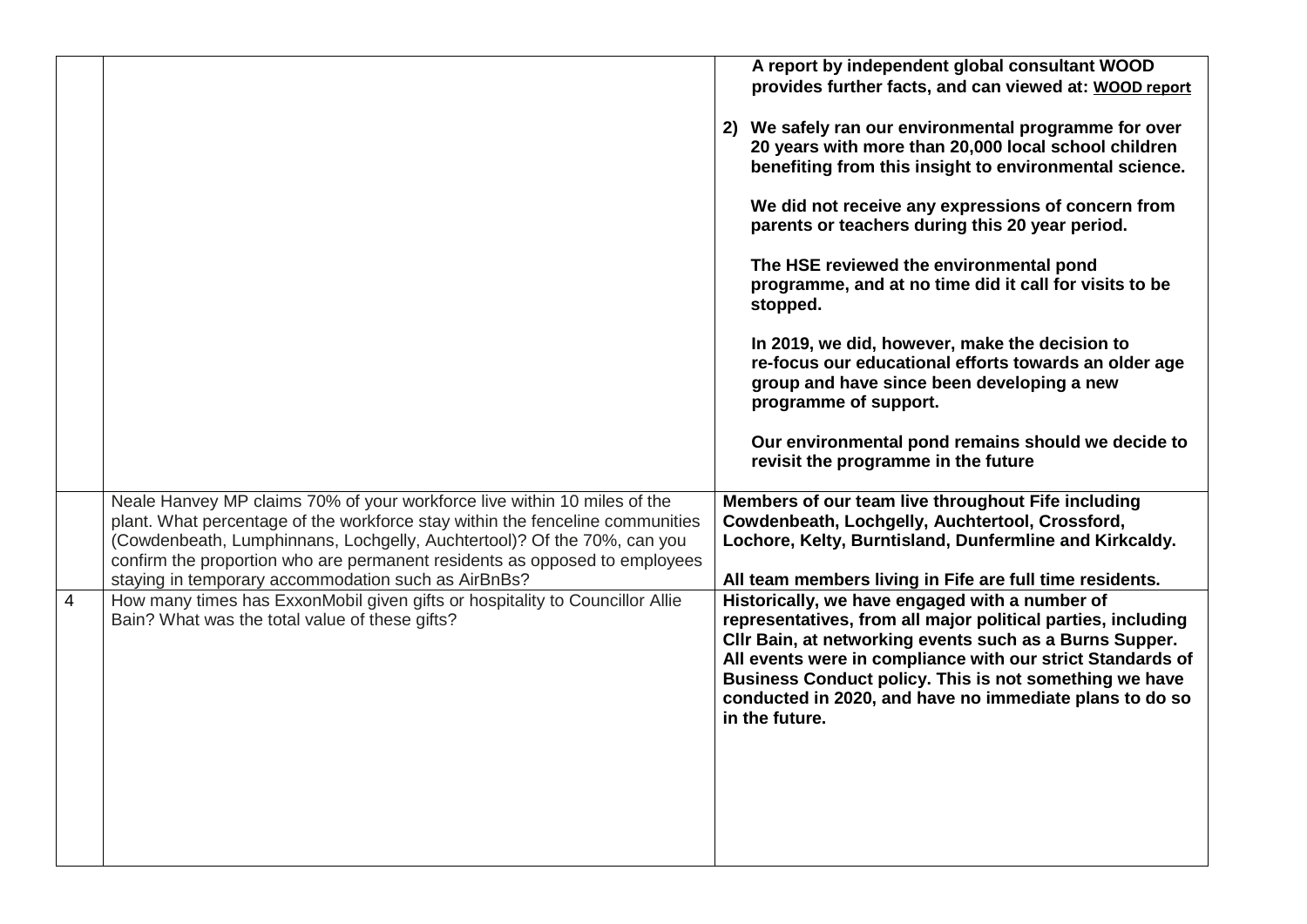| 5              | In October 2019 ExxonMobil were reported by the Courier newspaper as<br>saying that they had not ruled out compensation payments to residents<br>affected by emergency flaring and were in talks with council leaders on the<br>issue. What progress has ExxonMobil made in organising compensation for<br>affected residents, especially as there have been a number of further bouts of<br>intrusive flaring since then? | We have not received a formal proposal from Fife Council,<br>and it is our belief that no liability for any such<br>compensation payments exists.<br>We do, however, continue to contribute directly to our<br>local communities via our community and education<br>funds, which has seen us provide over £4m of financial<br>support so far.                                                                                                                                                                                                                                                                                                                                                                                                                                                                   |
|----------------|----------------------------------------------------------------------------------------------------------------------------------------------------------------------------------------------------------------------------------------------------------------------------------------------------------------------------------------------------------------------------------------------------------------------------|-----------------------------------------------------------------------------------------------------------------------------------------------------------------------------------------------------------------------------------------------------------------------------------------------------------------------------------------------------------------------------------------------------------------------------------------------------------------------------------------------------------------------------------------------------------------------------------------------------------------------------------------------------------------------------------------------------------------------------------------------------------------------------------------------------------------|
| 6              | Shell currently has a transition plan for Fife NGL and an operation plan for<br>running until 2050. Does Exxon have any similar plans for FEP? If not, why<br>not? If so, will Exxon share these plans with the public?                                                                                                                                                                                                    | FEP is an important asset in ExxonMobil's global<br>operations and is one of the most modern plants of its<br>kind anywhere in Europe.<br>The plant is operated and maintained without a defined<br>production end point.<br>Our upcoming additional £140m investment underlines<br>our commitment to continue safe and reliable operations.<br>This work alone will bring over 800 skilled contract<br>workers to Fife.<br>Contributing an estimated £20 million annually to the Fife<br>economy, FEP puts Scotland and the UK at the forefront<br>of the chemicals industry as one of Europe's largest<br>producers of ethylene.<br>The significant investments being made will allow FEP to<br>continue to provide high value manufacturing jobs,<br>support the supply chain and contribute to the economy. |
| $\overline{7}$ | How many of the workers directly employed by ExxonMobil at Mossmorran<br>belong to a union? How many are on zero hour contracts?                                                                                                                                                                                                                                                                                           | While ExxonMobil employees are not affiliated to a trade<br>union, a number of our contractors are represented.<br>ExxonMobil does not have any employees on Zero Hour<br><b>Contracts at Fife Ethylene Plant.</b>                                                                                                                                                                                                                                                                                                                                                                                                                                                                                                                                                                                              |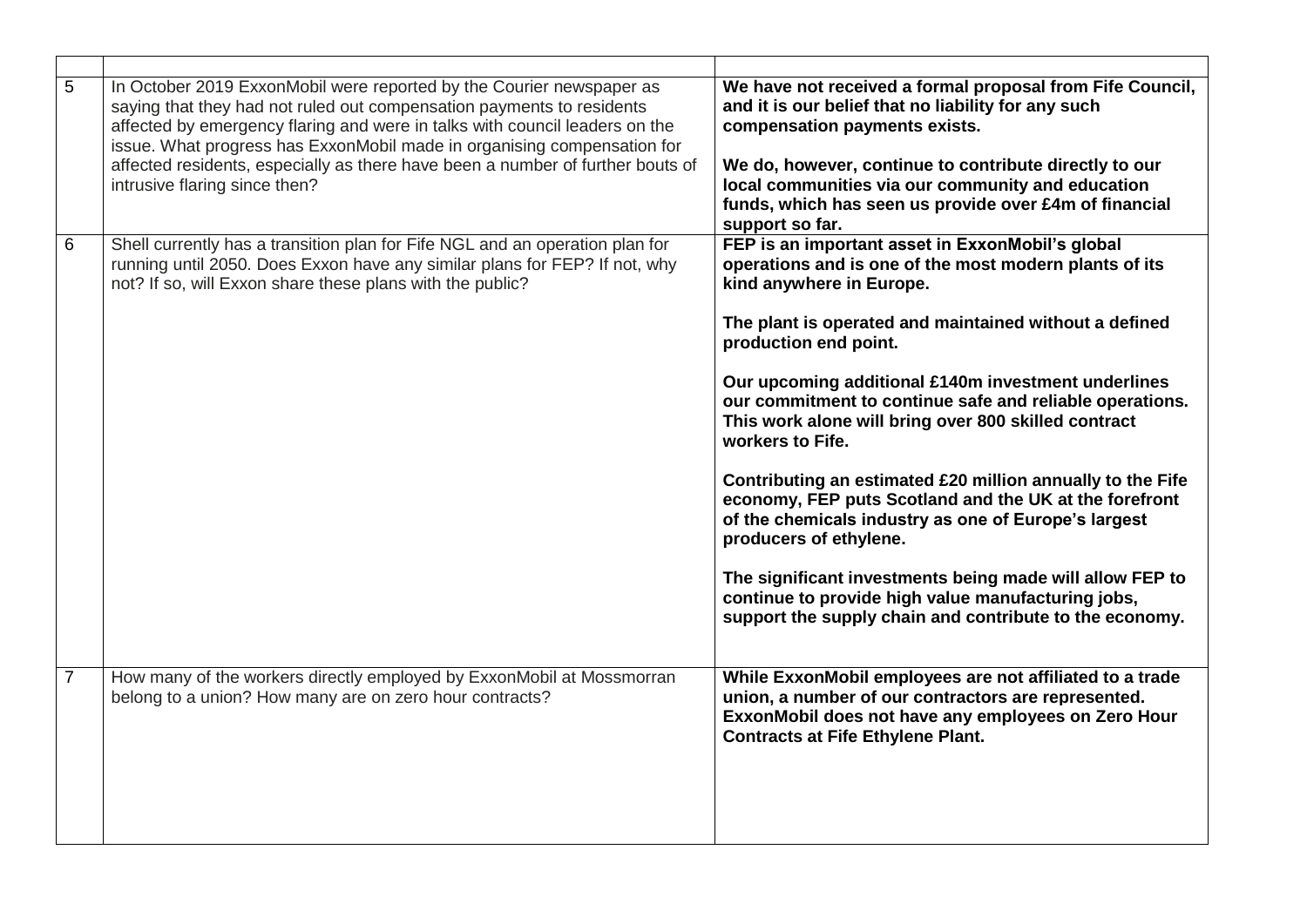| $\infty$       | With Fife Council passing a motion to forming a Just Transition Board with or<br>without the Scottish Government, will ExxonMobil commit to joining the board<br>and engaging fully with the local authority?                                                                                                                                                                                                                                                                                                                                                                                                                                                                                                                                                                                                                                                                                                                                                                                                                                                                                                                | We await the detail of Fife Council's proposal. We do,<br>however, stand ready to discuss our company's<br>commitment to reducing carbon output from our<br>operations, the important role Mossmorran plays in<br>Scotland's domestic gas supply, and the role our product<br>plays in reducing emissions for customers, e.g. through<br>lightweight plastics for vehicles.                                                                                                                                                                                                                                                                                                                                                                                                      |
|----------------|------------------------------------------------------------------------------------------------------------------------------------------------------------------------------------------------------------------------------------------------------------------------------------------------------------------------------------------------------------------------------------------------------------------------------------------------------------------------------------------------------------------------------------------------------------------------------------------------------------------------------------------------------------------------------------------------------------------------------------------------------------------------------------------------------------------------------------------------------------------------------------------------------------------------------------------------------------------------------------------------------------------------------------------------------------------------------------------------------------------------------|----------------------------------------------------------------------------------------------------------------------------------------------------------------------------------------------------------------------------------------------------------------------------------------------------------------------------------------------------------------------------------------------------------------------------------------------------------------------------------------------------------------------------------------------------------------------------------------------------------------------------------------------------------------------------------------------------------------------------------------------------------------------------------|
| $\overline{9}$ | Can the mossmorran petrochemical companies be asked if they could publish<br>a public paper, scrutinised by SEPA and approved by the council that would<br>demonstrate that Mossmorran does not emit any pollutants outwith the<br>published safety limits, that it is operated in a safe manner and does not pose<br>a threat to the people in the local communities. This would then allow an<br>informed debate on the move towards a more climate friendly future taking into<br>account viable and reasonable alternatives.<br>At the moment all we see is the alarmist misinformation from publicity and vote<br>seeking councillors, MSPs and activist zealots who spread alarm with the<br>misinformation. Yes, the light and noise pollution can be annoying and some<br>people might be psychologically affected by this or the misinformation.<br>However what is the view of the overall community? Is it only the view of the<br>noisy minority that matters? A noisy minority that use plastic banners, wear<br>synthetic fancy dress costumes and need other ethylene based products at<br>this present time. | We are committed to ensuring communities have access<br>to factual information to allow them to make an informed<br>decision.<br>Our website (exxonmobil.co.uk) and social media<br>channels, as well as our range of printed materials,<br>include independent analysis from SEPA confirming that<br>all emissions are well within regulatory limits.<br>Over 40 SEPA Air Quality Monitoring Reports since 2019<br>have consistently shown that all measurements were in<br>the low band of the air quality index.<br>Independent analysis, stretching back over three decades,<br>from SEPA, Fife Council, NHS Fife, Independent Air<br>Quality Monitoring Group, and global specialists also<br>concludes that there are no air quality issues associated<br>with Mossmorran. |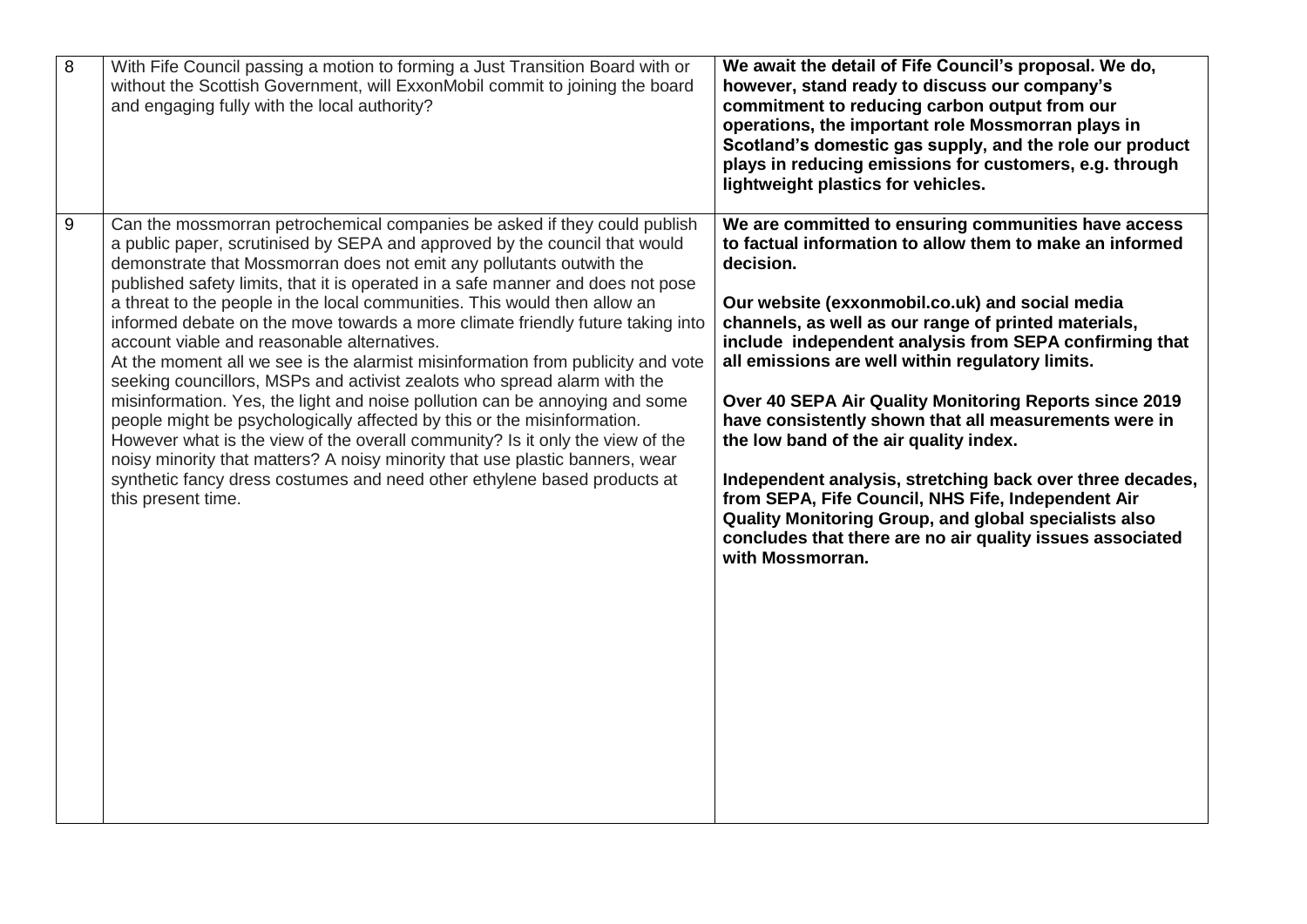| 10 | When was the last time ExxonMobil conducted a safety inspection of their<br>pipeline? How much have they invested to ensure the safety and integrity of<br>their pipeline?                                                                                                                                                                                                                                                                                                                           | FEP has an established and continuous pipeline<br>inspection and maintenance programme in place in<br>accordance with the regulatory requirements (i.e.UK<br>Pipelines Safety Regulations) and our own global risk<br>management protocols.<br>This annual programme sees our various pipelines<br>inspected by specialist personnel using a range of<br>industry proven techniques such as, but not limited to,<br>Non-destructive testing, visual field inspections,<br>intelligent internal inspection and mechanical cleaning<br>(i.e. pigging). |
|----|------------------------------------------------------------------------------------------------------------------------------------------------------------------------------------------------------------------------------------------------------------------------------------------------------------------------------------------------------------------------------------------------------------------------------------------------------------------------------------------------------|------------------------------------------------------------------------------------------------------------------------------------------------------------------------------------------------------------------------------------------------------------------------------------------------------------------------------------------------------------------------------------------------------------------------------------------------------------------------------------------------------------------------------------------------------|
|    |                                                                                                                                                                                                                                                                                                                                                                                                                                                                                                      | Periodic validation and verification of the established FEP<br>pipeline inspection and maintenance program conducted<br>by the HSE pipeline inspection team has demonstrated full<br>compliance with regulatory requirements.<br>As the spend in this area of work is commercially                                                                                                                                                                                                                                                                   |
|    |                                                                                                                                                                                                                                                                                                                                                                                                                                                                                                      | sensitive, we are unable to provide this information.                                                                                                                                                                                                                                                                                                                                                                                                                                                                                                |
| 11 | 1. How many ongoing investigations are being carried out by SEPA, and what<br>specifically are these for?<br>2. The Mossmorran Action Group has been told by a whistleblower that<br>FEP are considering sacking a significant part of their workforce and rehiring<br>with cheaper employees from foreign countries such as India. How much truth<br>is there in this?<br>https://mossmorran.org.uk/2020/10/exxon-posts-third-quarter-loss-thousands-<br>of-job-cuts-on-the-horizon-auto-republish/ | 1) Following any major flaring event or exceedance of a<br>permit condition, FEP is required to provide an<br>investigation report to SEPA within 14 days. There are<br>currently no outstanding investigations required to be<br>provided to SEPA.<br>Per SEPA's website, it is understood its investigation<br>into a flaring event in April 2019 remains open.                                                                                                                                                                                    |
|    |                                                                                                                                                                                                                                                                                                                                                                                                                                                                                                      | 2) As a company we have been very open about our<br>global restructuring efforts. Indeed, we provided<br>comment in local media.<br>https://www.dunfermlinepress.com/news/18845641.job-<br>losses-expected-fife-ethylene-plant-exxonmobil-make-<br>cuts/                                                                                                                                                                                                                                                                                             |
|    |                                                                                                                                                                                                                                                                                                                                                                                                                                                                                                      | Cont/                                                                                                                                                                                                                                                                                                                                                                                                                                                                                                                                                |